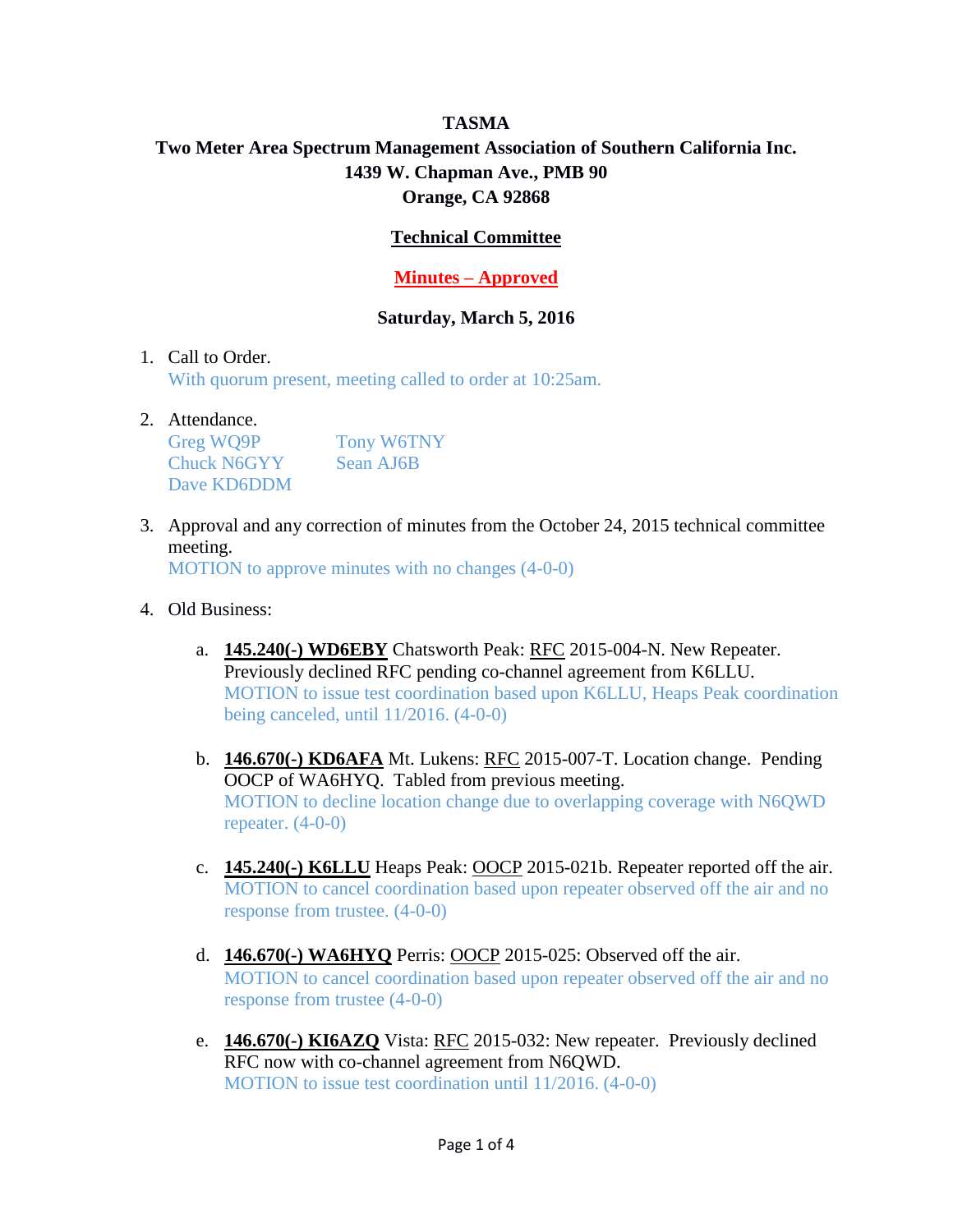- f. **144.505(+) KE6MVS** Westminster: RFC 2015-033: New repeater. Contingent motion from previous meeting did not appear to be fulfilled. MOTION to decline RFC pending co-channel agreement with N6ACS repeater.
- g. **145.400(-) N6JO** Oceanside: RFC 2015-029: New repeater. Original RFC declined but Mexico repeater is off the air, N6ME no issue. MOTION to issue test coordination until 7/2016. (4-0-0)
- 5. Test Coordination Not On The Air Yet: (in construction) a. None.
- 6. Test Coordination On The Air:
	- **a. 147.300(+) K6VGP** Otay: RFC 2014-042-T. New repeater in test coordination ending in 4/2016. MOTION to issue final coordination (4-0-0)
	- b. **145.200(-) WD6EBY** Sulphur Mtn. RFC 2015-021-T: New repeater in test coordination ending in 4/2016. MOTION to issue final coordination (4-0-0)
	- c. **147.990(-) W6JAM** Tujunga: RFC 2015-009. New repeater in test coordination ending 7/2016. No action required at this time.
	- d. **144.895(+) KF6ZTY** Palos Verdes: RFC 2015-022: Location change. Test coordination ending 7/2016. No action required at this time.
	- e. **145.260(-) AI6BX** Redlands: RFC 2015-026: Location change. Test coordination ending 7/2016. No action required at this time.
	- f. **147.225(-) KJ6KHI** Valhalla: RFC 2015-028: New repeater. Test coordination ending 7/2016. No action required at this time.
	- g. **146.610(-) KK6FBC** Boulevard: RFC 2015-030: New repeater. Test coordination ending 7/2016. No action required at this time.
	- h. **145.200(-) N6JO** Oceanside: RFC 2015-035: New repeater. Test coordination ending 7/2016. No action required at this time.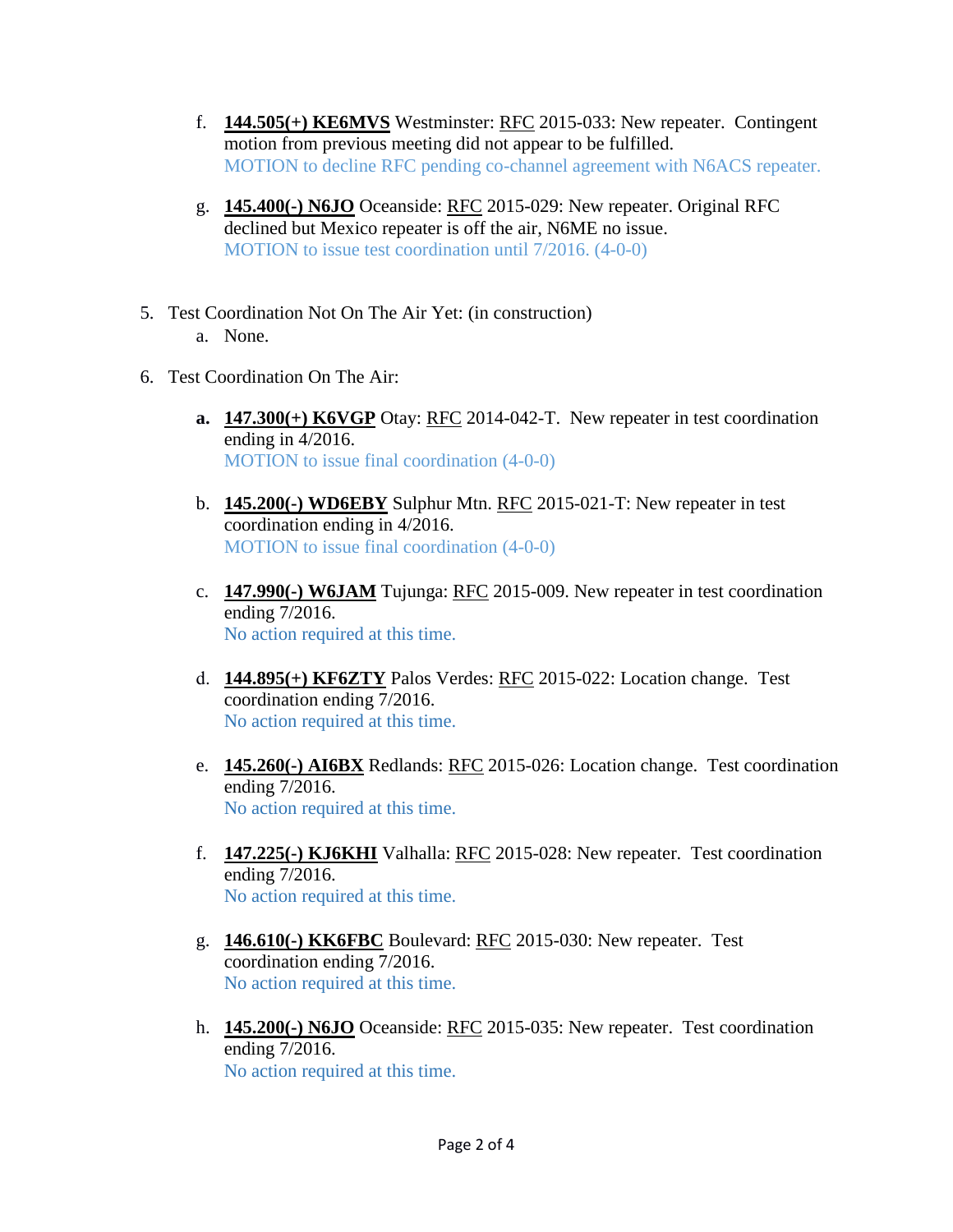#### 7. New Business

- a. **147.030(+) N6XPG** Diamond Bar: RFC 2015-037. Location change. Tabled to next committee meeting as committee is unable to approve RFC at this time due to overlapping coverage with K6LDO repeater.
- b. **147.180(+) KO6N** Cypress: RFC 2015-038. New repeater. MOTION to decline RFC due to overlapping coverage with W6LAR repeater. (4- 0-0)
- c. **147.270(+) WA6ZTR** LA County DCS: RFC 2016-001, 2016-002, 2016-003, 2016-004, 2016-005, 2016-006, 2016-007. New repeaters in simulcast. Tabled to next committee meeting for further study.
- d. **147.060(+) W6BA** 29 Palms: Case 2016-008. Trustee call sign change from W6IF. Tabled due to missing information.
- e. **146.620 K7LHC** Crossman Peak: Case 2016-009. Location change. Moved out of TASMA coordination area. Committee acknowledges.
- f. **146.805(-) K6MJK** Carlsbad: RFC 2016-010. New repeater. MOTION to issue test coordination until 11/2016. (3-0-1)
- g. **147.030(+) K6LDO** Bel Air: OOCP 2016-011. Repeater observed off the air. MOTION to start OOCP process. (4-0-0)
- h. **147.030(+) N6XPG** Fullerton: RFC 2016-012. New repeater. Tabled to next committee meeting as committee is unable to approve RFC at this time due to overlapping coverage with K6LDO repeater.
- 8. Next scheduled Committee Meeting: July 9, 2016
- 9. Adjournment. MOTION to adjourn at 12:32pm.  $(4-0-0)$

Definitions: RFC – Request for Coordination OOCP – Out of Coordinated Parameters

Created by: Sean Reigle, AJ6B, Technical Committee Secretary

Created: 3/5/2016 SR Published: 3/13/2016 SR